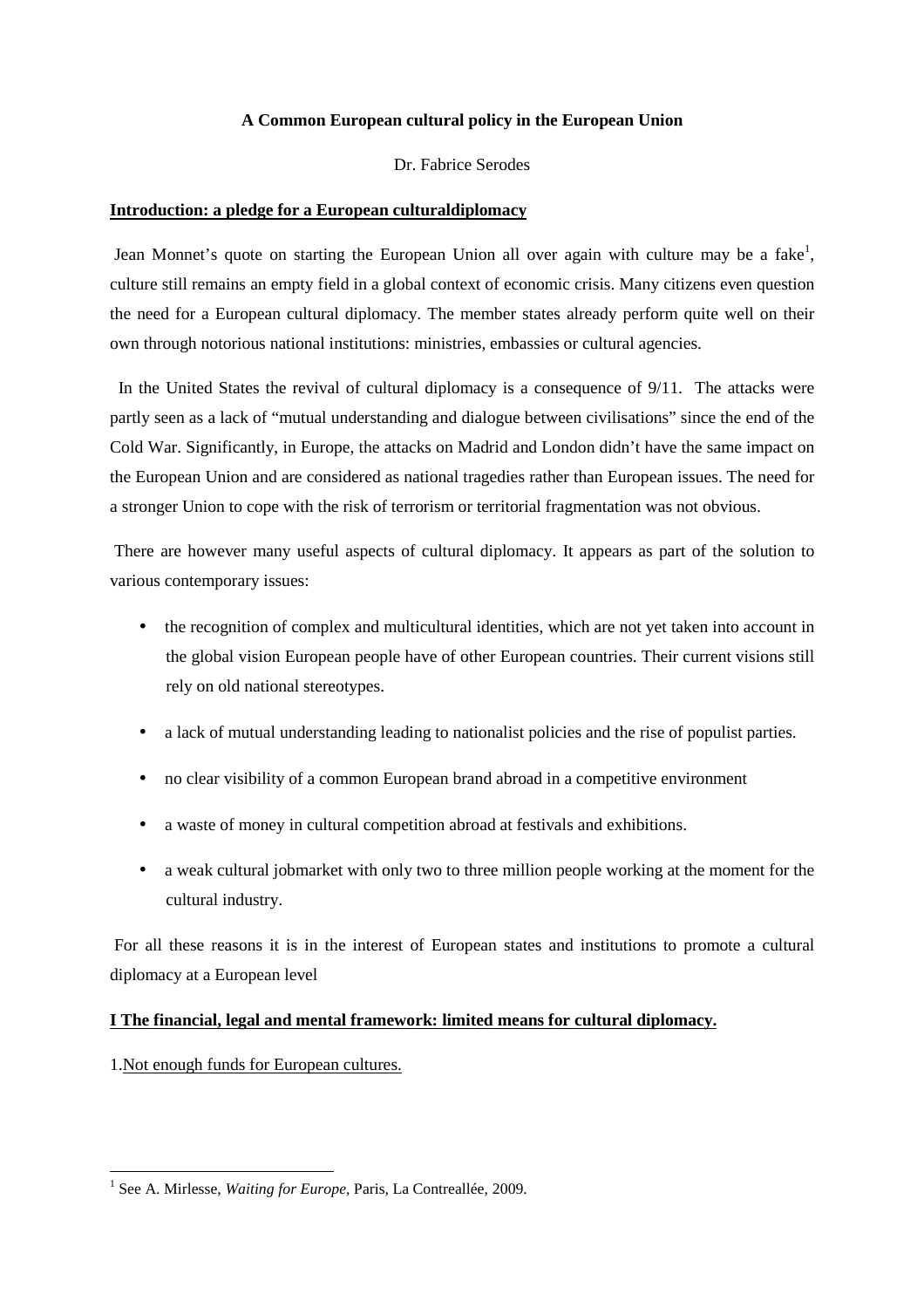The consequences of the current economic crisis are easy to see in the cultural field: budget cuts, closing cultural agencies…Culture is still considered as a luxury, not an investment. As such, it is one of the first scapegoats of austerity policies.

 European cultural diplomacy's budget is not growing**.** In 2005, the EU budget for culture represented 0.12% of the entire EU budget. The Culture Programme 2007-2013 costs  $\epsilon$  400 million (1/3 of French cultural diplomacy). For the Multiannual Financial Framework 2014-2020 the Commission proposes to allocate *€*1.6 billion for the cultural sector. It is still less than 1€ per capita and year, that is 0,16% of the entire EU budget, a growth of 0,003% in 15 years.

 The cultural diplomacy will hence rely on national budget. They set a bad example and are in competition abroad. In 2007 the British Council announced a change in the nature of the services it provides in the field of culture in Europe. Funding of EU-based offices was reduced by £20 million; 10 offices are to be shut down in Austria and in the new member states (Hungary, Slovenia, Lithuania, Slovakia, Latvia and Estonia). The French government too has shut down two French institutes in Spain (Sevilla and Bilbao) in 2005 and 2006. In Germany more than half of the French cultural institutes were shut down. Europe – whether Western and or Eastern - is not anymore a priority of national cultural diplomacies.

### 2.A narrow framework basis for a European cultural diplomacy.

l

 Legitimisation was granted for EU action on culture since Maastricht. It is regulated by article 167 of the Treaty on the Functioning of the European Union. The scope of this Community action is defined in the four paragraphs of Art. 167.2: "to improve the knowledge and dissemination of the culture and history of the European peoples, to conserve and safeguard cultural heritage of European significance, non‐commercial cultural exchanges and artistic and literary creation, including in the audio‐visual sector". The idea of "respecting" national and regional diversity limits Community activity. At the moment, it is not used very much by member states.

The Lisbon Treaty is too weak and underestimates Europe as a cultural project<sup>2</sup>. The field of action on cultural issues as defined by article 6 of the Treaty is to support and supplement national policy, and to always respect the principle of "subsidiarity". In other words, the European Union does not have a common policy on culture as it does on other areas. The Treaty of Lisbon extends the use of qualified majority voting in the Council to over forty matters, including Culture, for which previously unanimity was required (art. 16 of the Treaty on the European Union). The qualified majority shall facilitate decision–making, but it had no important consequences so far on cultural issues or cultural

<sup>2</sup> Manifesto "Pour une Europe fondée sur la culture", *Le Monde*, 2004 signed by C. Abbado, C. Bartoli, M. Béjart, P. Boulez, P. Chéreau, A.T. de Keersmaeker, A. Rahman el Bacha, A. Maalouf, R. Muti, I. Spahic, A. Wajda…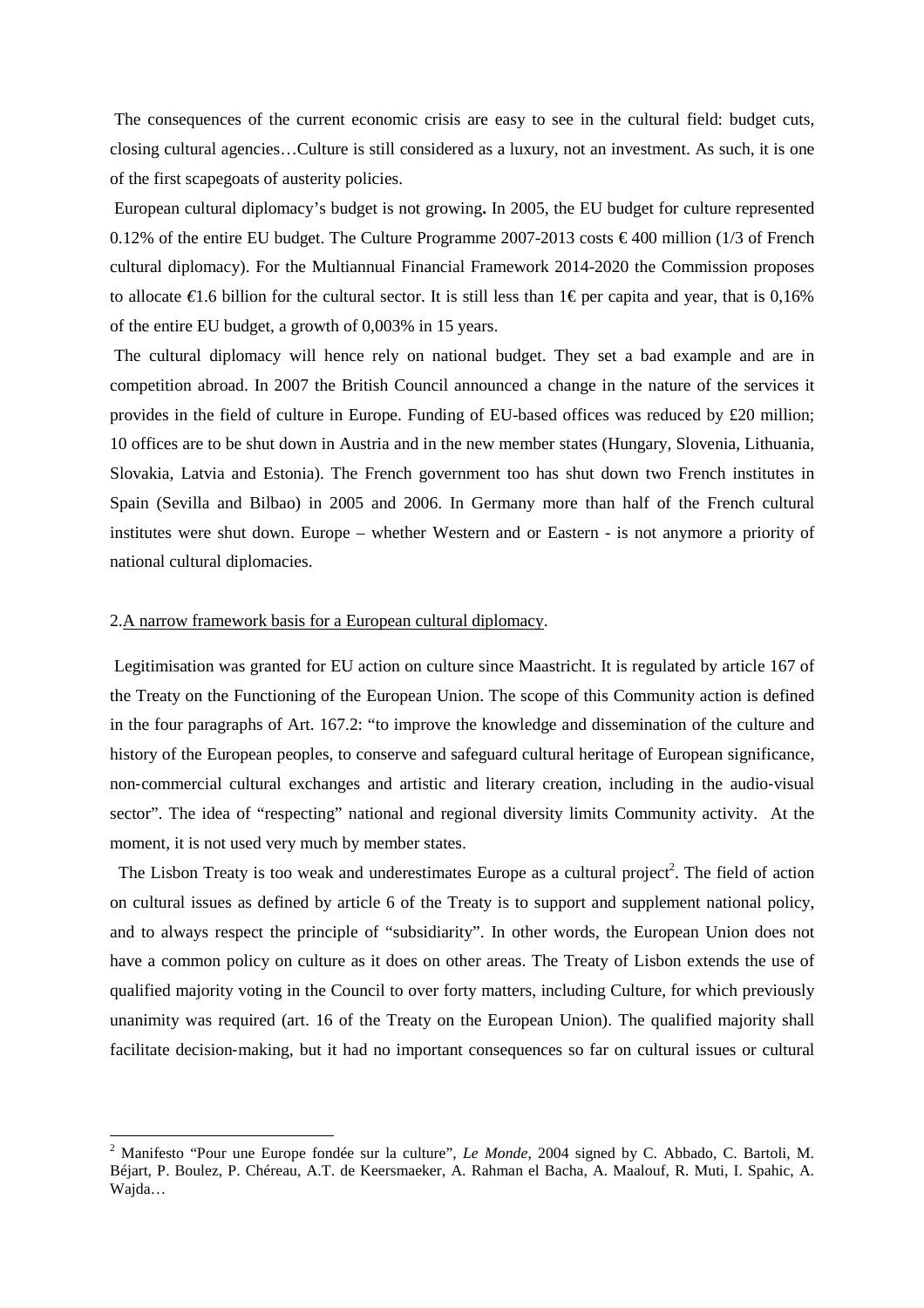action abroad. The European External Action Service (EEAS) does not include any positions relating to cultural aspects<sup>3</sup>. At the moment, there is no common cultural policy of the European Union<sup>4</sup>.

A common EU strategy on culture in the EU's external actions is lacking. One of the strategic objectives of the 2007 European Agenda for Culture was the promotion of culture as a vital element in the European Union's international relations. Under the Work Plan for Culture 2011-14, adopted last November by the Council and the Representatives of the Governments of the Member States, 'Culture in external relations' is identified as a priority area. Significantly, it hasn't led so far to cultural merging like common regional or bilateral cultural centers or initiatives.

### 3. The lack of a Common European cultural identity.

 The global context is not helping. Citizens react to globalization by underlining national, regional and local traditions, which might turn to negative. In 2008, 65% of Cypriots, 63% of Greeks and more than half of citizens in France and Slovenia, (53% and 52% respectively) and the United Kingdom and Estonia (both 51%) consider globalization as a threat to their culture. There are deep-rooted reasons.

- Geographical distance and slow communication remain an obstacle in some regions.
- Education is also part of the answer, as a minority of European citizens has yet real "intercultural competences".
- The TV programs are more crucial to understand this divide. There is no common European programme so far.
- But there are also personal reasons. There is an ignorance and lack of curiosity of contemporary and visual arts of neighbour countries. Seen from a Western viewpoint, it remains difficult to recognize some foreign cultures and to deal with them as equal partners. Andreï Plesu, Ilmar Raag are not very familiar names in Western Europe. The weight of American cultural productions becomes the only common point.

### **II. The new European cultural diplomacy**

#### 1.The real goal of a European cultural diplomacy.

 The efforts to build a cultural diplomacy are also reduced by the still seducing idea that we have to look for a common goal, when we should already define some basic values like democracy, universal human rights and fundamental freedoms. But cultural unification is impossible<sup>5</sup>. There must be a value added in both cultural and economic terms. A common cultural policy should help the weakest cultures to emerge. This common policy would be part of the global European exports. The EU has

 $\overline{a}$ 

<sup>&</sup>lt;sup>3</sup> Council Decision of 26 July 2010 establishing the organisation and functioning of the European External Action Service (2010/427/EU)

<sup>&</sup>lt;sup>4</sup> Michael Reitener, Symposium The Role of culture in the Age of Advancing Globalisation, Japan,  $10^{th}$  February 2003.

<sup>5</sup> J. Habermas, *Why Europe needs a constitution*, 2001.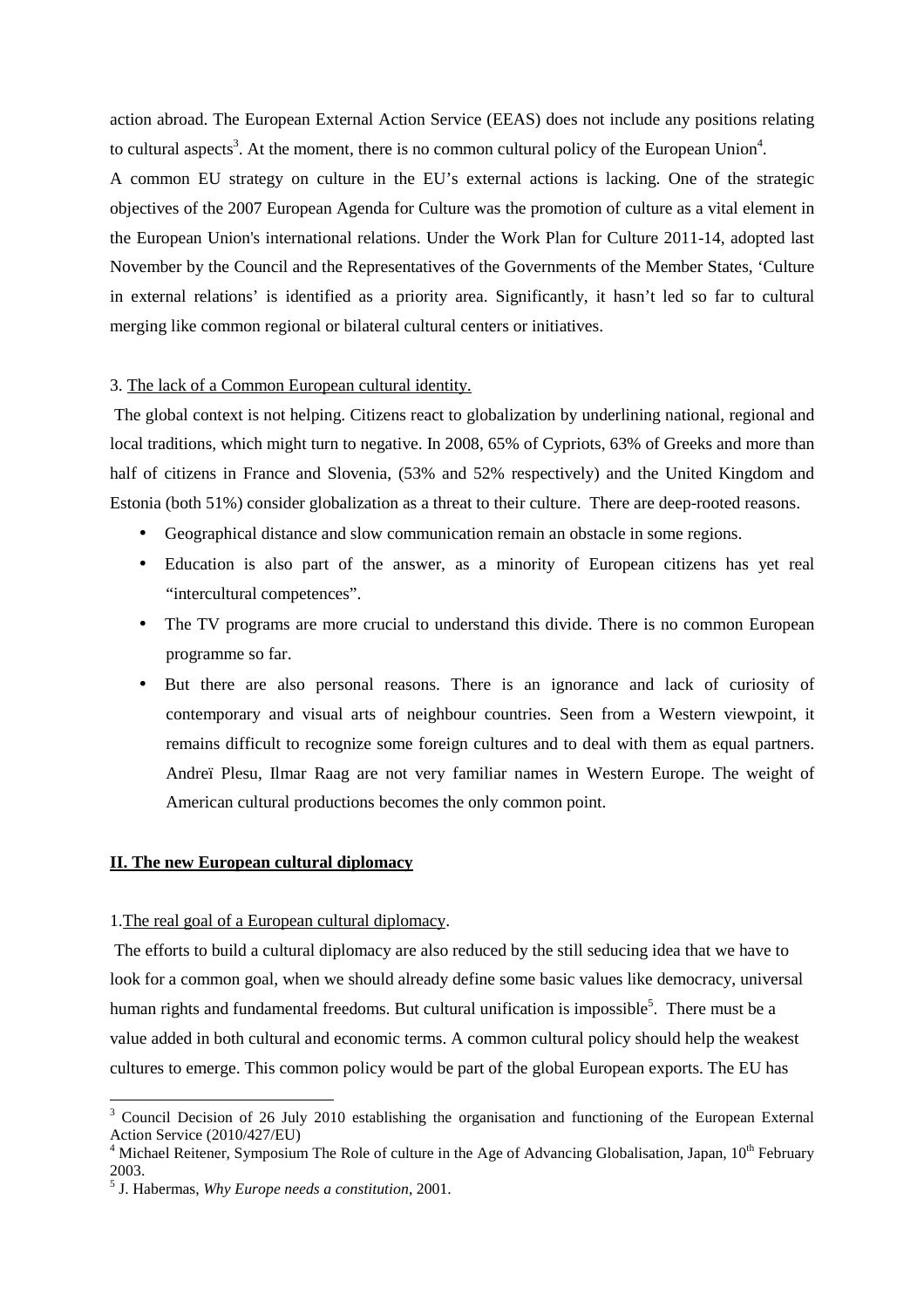taken the lead to promote cultural diversity in the frame of the UNESCO Convention of 2005 on the Protection and Promotion of the Diversity of Cultural Expressions. The third paragraph of article 167 invites the Union and Member States to foster "co‐operation with third countries and the competent international organizations in the sphere of culture, in particular the Council of Europe".

## 2. The limits of unilateralism & bilateral relations

Cultural diplomacy remains mainly a national initiative. Governments try to capitalize a particular field of expertise during the national presidencies every 6 months. The enlargement has strengthened this trend. Instead of cultural relations with neighbor countries, they promote their image in Europe to build new alliances and promote their image. Cultural cooperation among the accessing country has even been reduced, except for the Baltic States. Governments are firm believers in bilateral agreements. More than 300 bilateral agreements are in force in 31 European countries (EU27+Iceland, Lichtenstein, Norway) at the moment. It relies on reciprocity, hence the expression "cultural relations" rather than "cultural diplomacy". Intergovernmental cultural cooperation tends to address general audiences through large events. But it is fragile. Since 1999, for example, Hungary and Romania have had a bilateral agreement whereby they promote each other's literature, books, films. In 1992, a Hungarian cultural centre opened in the capital of Romania, Bucharest, and a Romanian cultural centre was opened in the capital of Hungary, Budapest. Because of the crisis and the change in policies, non official and off performances budgets are now cancelled and people are fired whereas funds are transferred to help Magyar minorities abroad. A concert organized by the Romanian embassy given in the National Theater had to be cancelled under the pressure of far right parties, insisting on the loss of Transylvania in 1918 as an obstacle to present cultural cooperation. This national cultural diplomacy has nothing to do with cultural exchanges nor European cultural diplomacy.

## 3. The latest external initiatives

 Only a few can really be called "European" ( European Cultural capitals, Europeana). There is some progress abroad. To brand Europe is about switching the thinking in terms of "Europe in the World" instead of differences between member states. The European Neighbourhood



Policy (ENP), the Eastern Partnership, the Union for the Mediterranean and the European Instrument for Democracy and Human Rights (EIDHR), which all have ressources allocated to cultural programmes. Culture is part of the ACP agreements; a Protocol on culture has been added to the EU Cariforum in 2008. Media Mundus, the European Commission's new international co-operation